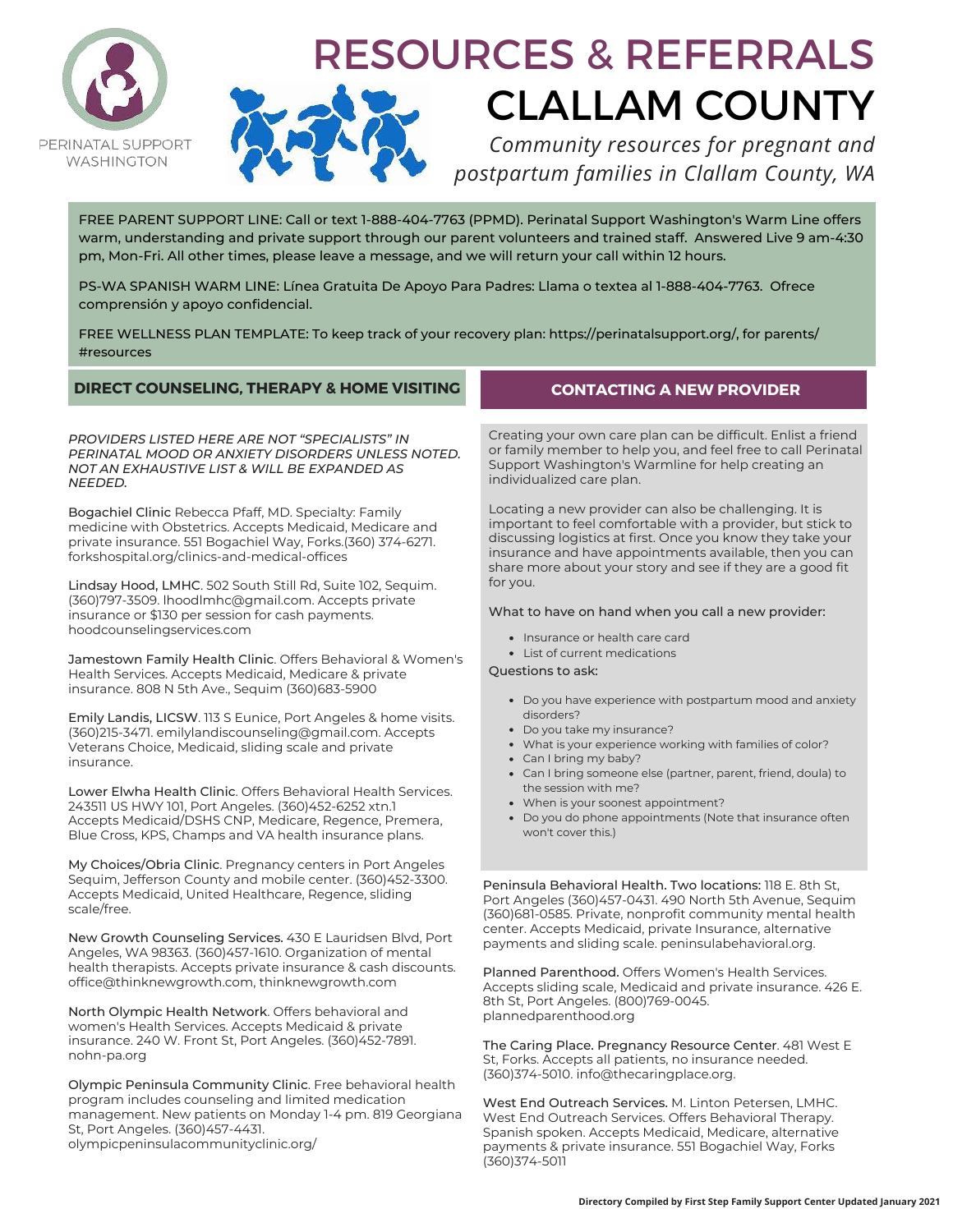# **DIRECT COUNSELING, THERAPY & HOME VISITING, CONTINUED**

First Step Family Support Center - Offers parenting education, home-visiting programs, advocacy, support groups, and access to vital health and safety information and supplies. All programs are free or paid for by Medicaid. 323 & 325 E 6th St, Port Angeles. (360)457-8355. firststepfamilysupportcenter.org

First Step's Home Visiting Programs:

- Infant Case Management. Home-visiting program for parents with children two months to one year. May start program anytime up to 1 year. Provides advocacy, information, and referrals. Need to have Medicare eligibility.
- Maternity Support Services. Community health nurse, nutritionist and community health worker actively support women to encourage a healthy pregnancy and healthy birth outcome. Services are provided from beginning of pregnancy through child's first two months. Need to have Medicare eligibility.
- Parents as Teachers. Evidence based home visiting program, promoting healthy child development, problem solving skills, and healthy parent support networks for families with children newborn to 3 year old.
- Parent/Child Assistance Program (PCAP). Intensive case management model serving the highest risk women who are pregnant or parenting with alcohol and/or drug use disorders.
- Supportive Parenting. Intensive home visiting program helping parents with cognitive limitations, raise their children and help their children develop on target and thrive. Parents must have an open case with the Washington Developmental Disabilities Administration.

Family Preservation Specialist/Incredible Years. The Incredible Years® is a series of interlocking, evidence based programs for parents, children, and teachers. Port Angeles. Diana Velasco (360)461-2682. incredibleyears.com.

First Step - Mothering Together Support Group. Peer support group for new or expecting mothers. firststepfamilysupportcenter.org

NAMI/ Family to Family Support Group. Support group for the family members and loved ones of those who experiences mental illness or depression. This group will help people understand what their family members or loved ones are going through and to learn ways to support them during difficult times. Co-ed group. Port Angeles and Sequim. (360) 452-5244

# **SOCIAL SUPPORT, ACTIVITIES FOR MOTHER & BABIES/CHILDREN**

First Step Drop-In Center. Safe place to find what you need for your family. Information and referrals, a children's play area, emergency diapers and formula, access to phones, computers, fax and copier, healthy snacks, and free children's books. Monday-Thursday 1-4 pm. 325 E. 6th St. Port Angeles

First Step Kaleidoscope Play & Learn. Parent and children play group. The play groups help demonstrate to parents they are their child's first and most important teacher, even during playtime. Groups in Port Angeles, Sequim, Brinnon . firststepfamilysupportcenter.org.

First Step Parenting Education Classes. Parenting education series to help you enhance your relationship with your child. Childcare provided. Port Angeles. firststepfamilysupportcenter.org

Olympic Medical Center. Olympic Medical Center is a medical organization located in Port Angeles and Sequim. Accepts Medicaid & private insurance. 939 Caroline St. Port Angeles. (360) 417-7652.

#### Olympic Medical Center Programs:

- New Family Services. Breastfeeding consults and postpartum outpatient visits. RN/lactation consultants that do outpatient visits for new moms and babies. Accepts Medicaid & private insurance. (360) 417-7652
- Birth Center. Offers birthing and perinatal support classes. Accepts Medicaid & private insurance. (360) 417-7652
- Children's Clinic. Offers pediatricians and mental health therapists. Accepts Medicaid & private insurance. (360) 565- 0999. Two locations: 433 E. 8th St, Port Angeles. 840 N. 5th Ave, Suite 2200, Sequim.
- Women's Clinic. Offers OB-GYN's, Certified nurse midwifes and well-women care. Offers behavioral and women's health services. 433 E. 8th St, Port Angeles
- Olympic Medical Center Childbirth Education Classes. Childbirth preparation classes, including newborn care and breastfeeding. Offered online only at this time. Accepts private insurance and Medicaid. (360) 417-7652

Olympic Peninsula MOPS. MOPS is a non-profit group of moms with kids age newborn-6 years. Join us for brunch, creative activities, relevant speakers, and a great supportive community. mops.org/ or facebook.com/MOPSOlympicPeninsula

Peninsula College Family Life Education. Parenting education programs for families with young children. Each program offers developmentally appropriate learning activities for young children ranging in ages from birth to five years. Contact Kaylee Cammack (360)417-6496. 1502 E. Lauridsen Blvd, Port Angeles. http://pencol.edu/FLE

The Caring Place (Forks Pregnancy Center) - Childbirth education class. Classes held each Tuesday, for six weeks from 6:30-8:30 pm. Course offered 4 times a year. Spanish speaking classes also available. 481 W E St., Forks. (360) 374-5010. Leave a message during COVID. thecaringplaceforks.org

Women, Infants and Children (WIC) Program. WIC is a nutrition education, health promotion, and supplemental food program to assist eligible women, infants, and children with nutritional needs. clallam.net/HHS/PublicHealth/wic.html. By appointment only. (360) 417-2275. Locations in Sequim, Port Angeles, Forks.